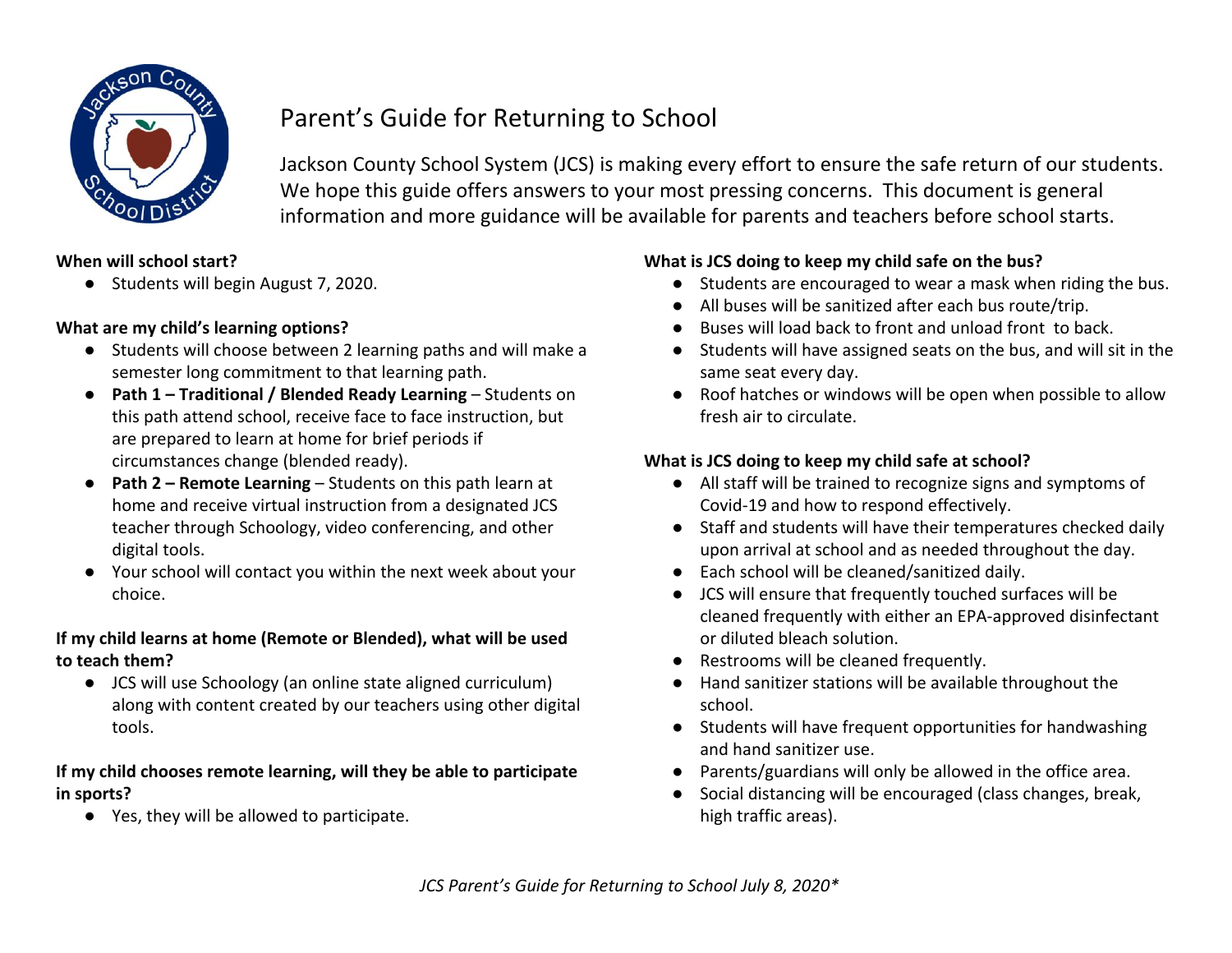#### **Will students be required to wear masks?**

- Masks are strongly encouraged, but not required.
- The Alabama State Department of Education will be providing three masks for each student.

#### **Will employees be required to wear masks?**

- We will follow all Alabama Health Order guidelines set forth by Governor Kay Ivey.
- As of 7/1/2020, the current health order requires the use of a mask or other facial covering by an education employee within 6 feet of a person from a different household.

# **What about school meals?**

- Students will not self-serve meals. CNP employees will plate a student's meal to prevent them from touching utensils.
- Cashiers will key in each student's number so that students are not touching keypads.
- Breakfast- Should not exceed 50% occupancy in the cafeteria. Grab n go breakfast options will be provided daily.
- Lunch- Should not exceed 50% occupancy in the cafeteria with rotations of students dining in the cafeteria, in classrooms or other designated areas.
- Outside visitors and/or family guests will not be allowed to dine in the school cafeteria.
- Families will be encouraged to prepay online via PayPams: <https://paypams.com/HomePage.aspx> and to complete online free and reduced applications[:](https://paypams.com/onlineApp.aspx) <https://paypams.com/onlineApp.aspx>.
- A menu app is also available via Nutrislice: [https://jacksonk12.nutrislice.com/.](https://jacksonk12.nutrislice.com/)

# **What if a student or teacher tests positive for COVID-19?**

- All schools will have a quarantine room for symptomatic students near the nurse's office. Students will be provided a mask and isolated until a parent picks them up.
- Staff and students who test positive should test negative or be quarantined for 14 days AND be asymptomatic (fever free) for 3 days before returning to school.
- The classroom and all common areas will be cleaned and disinfected before any student returns to those areas.
- Without using names, parents of other students in the class will receive notification as soon as possible. Student information will be kept confidential. It is the responsibility of the Alabama Department of Public Health to notify anyone who has been exposed.
- The Alabama Department of Public Health defines direct exposure as being within 6 feet or less for a period of 15 minutes or more.

# **What if my child has an IEP or 504 Plan?**

● Jackson County Schools will consider the revision of students' IEPS in coordination with general and special education teachers. The evolving needs of students will be monitored using assessment data and parent feedback. The IEP team will design accommodations and match services accordingly.

#### **What about school supply lists?**

● A school supply packet will be provided by the school district for each student.

# **What about after school programs?**

● We will be having after school programs at some of our schools.